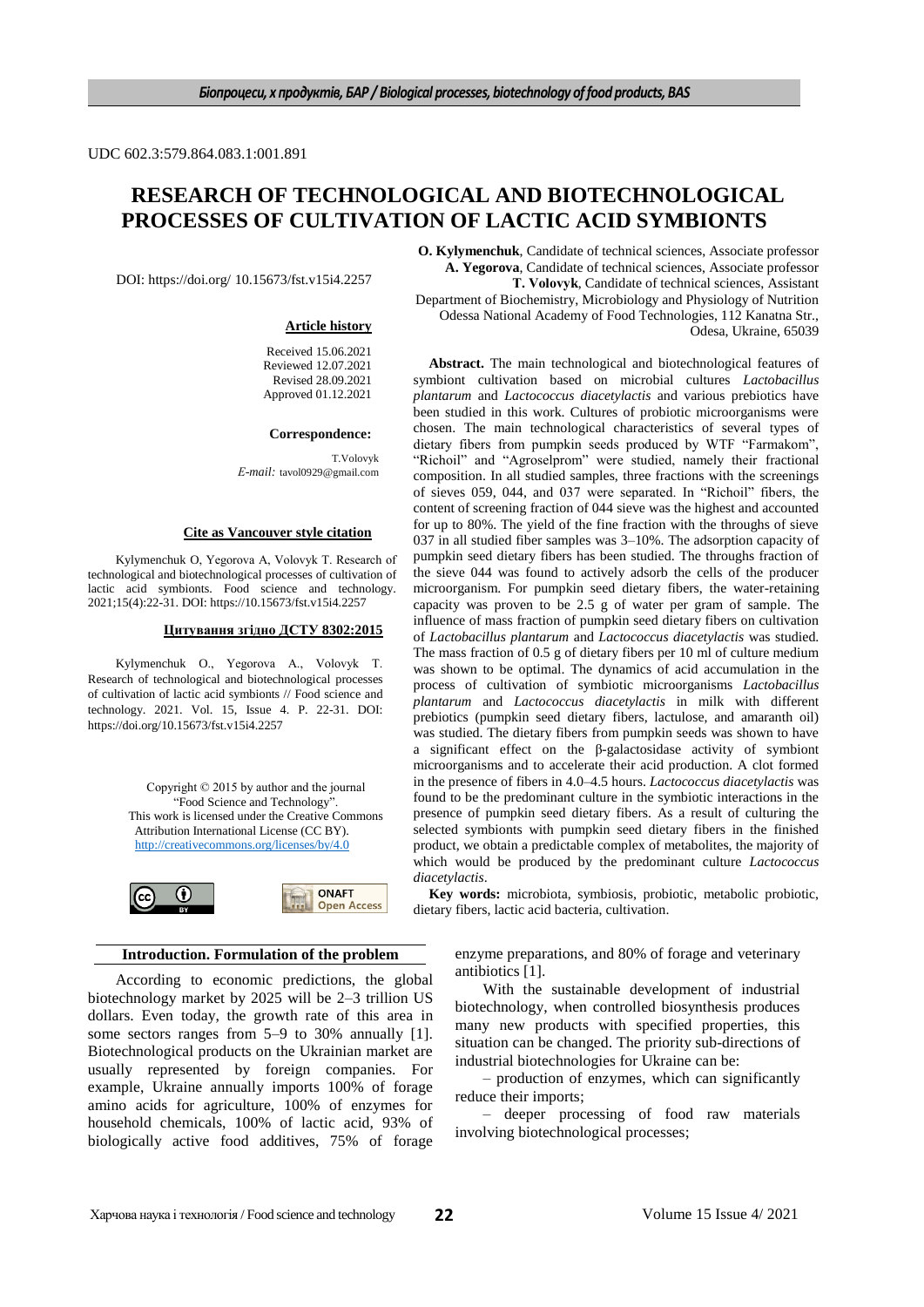– production of food additives and biologically active additives to improve the beneficial properties of food, prebiotics, probiotics and synbiotics [1].

The development of the latter sub-direction is an important part of Ukraine's industrial development. With its help, important social problems can be solved in the state, which will significantly reduce the socioeconomic damage from morbidity and reduce the burden on the medical sector, which is especially true in the today's pandemic. However, probiotics are not always highly effective. When the probiotic drug enters the gastrointestinal tract, only 5% of lyophilized bacteria are activated [2]. The high cost of probiotics based on living microorganisms also limits their use. After all, to preserve the valuable properties of probiotics, specialized protection of cells from aggressive environments in the stomach are used, like capsules of acid-resistant materials, immobilization of cells on various matrices, or lyophilization. However, living cells, when leaving the capsule or matrix, come to a state of stress and poorly colonize the intestine [2]. The latest generation of probiotics, which contain metabolic products of normal human intestinal microbiota, are immediately included in the intestinal metabolic processes via the regulation of the functioning of biofilms on the macroorganism's mucous membranes. The technology of their manufacture is much simpler. That is why the solution to the problem of treating dysbiosis or other diseases is to develop and implement in clinical practice probiotics based on microbial metabolites, which, according to the new classification, are called metabolic type probiotics, metabiotics, or postbiotics [3]. Considering the above, the study of important technological and biotechnological processes for further development of biotechnology of metabolic probiotics based on lactic acid symbionts is relevant.

# **Analysis of recent research and publications**

Symbiosis is a form of close coexistence of different species of microorganisms, in which the partners together participate in the settlement of their relationships under the influence of external factors. The relationship of the macroorganism with its own, endogenous microbiota has also a complex multivector nature, and is realized at the metabolic, regulatory, intracellular and genetic levels. Under natural conditions, there is no biochemical process, no function of living macroorganisms, which would be carried out without the direct or indirect participation of symbiotic microorganisms [4, 5].

For example, the beneficial intestinal microbiota shows its gratitude for the warm habitat and high amount of nutrients to the macroorganism by production of essential regulatory metabolites, synthesis of vitamins, antibiotics and thus providing protection against "intruding microbes" that constantly try to penetrate our "technological zone".

The complex symbiotic relationships of eukaryotic and prokaryotic cells of the human microbiome are regulated by certain mechanisms that allow to control the number and composition of respective consortia, to prevent competition between them for nutrient substrates and to exchange metabolites for mutual benefit [6].

The development of dysbiosis and the emergence of many diseases or syndromes can occur under the influence of various physicochemical and biological factors, in fact due to dysfunction of the symbiotic relationship between the host organism and its microbiota. Many scientists have no doubt that symbiotic microorganisms present in the host organism significantly affect such processes [5, 6]. Not only live active microbial cells carried by biological fluids throughout the body can affect these, but also the metabolites of symbiotic microorganisms and their enzymes. Metabolites and fragments of cells, having entered the bloodstream and lymph and various organs and tissues from them, show their regulatory effect there [7]. Despite the active work of scientists in this direction, the system of symbiosis regulation is currently poorly studied.

From the physiology of biological fluids it is known that the metabolic exchange of 70% of blood plasma fluid on a limited surface occurs in 1 min. Therefore, metabolites and small fragments of microbial biopolymers enter the bloodstream almost immediately after their formation. The markers of various microorganisms have been found in the blood. Various microorganisms were found to produce a total of about 200 fatty acids, which differ from those synthesized by the human body. Comparative chromato-mass-spectrometric study of the composition of these chemical markers in the blood and sites of intestinal mucosa revealed a correlation of markers in the blood and habitats of the jejunum, ileum, colon and human feces [8].

In recent decades, scientists from different countries have been actively working to create probiotics and functional foods based on lactic acid bacteria, the normal inhabitants of the intestine, which would treat the human microbiocenosis from the outside. The following cultures have gained worldwide recognition as probiotics: *Bacillus subtilis, Bifidobacterium adolescentis, B. bifidum, B. infantis, B. longum, Enterococcus faecalis, E. faecium, Escherichia coli, Lactobacillus acidophilus. L. casei, L. delbruecki subsp, L. bulgaricus, L. helveticus, L. fermentum, L. lactis, L. rhamnosus, L. salivarius, L. plantarum, Lactococcus, Leuconostoc, Pediococcus, Propionibacterium acnes, Saccharomyces boulardii, Streptococcus cremoris, S. lactis, S. salivarius subsp. thermophilus, Clostridium butyricum*. All these microorganisms are found in a healthy person's body in ratios specific for each individual [4, 6].

The study of the plasmid composition of lactic acid bacteria revealed plasmids encoding for the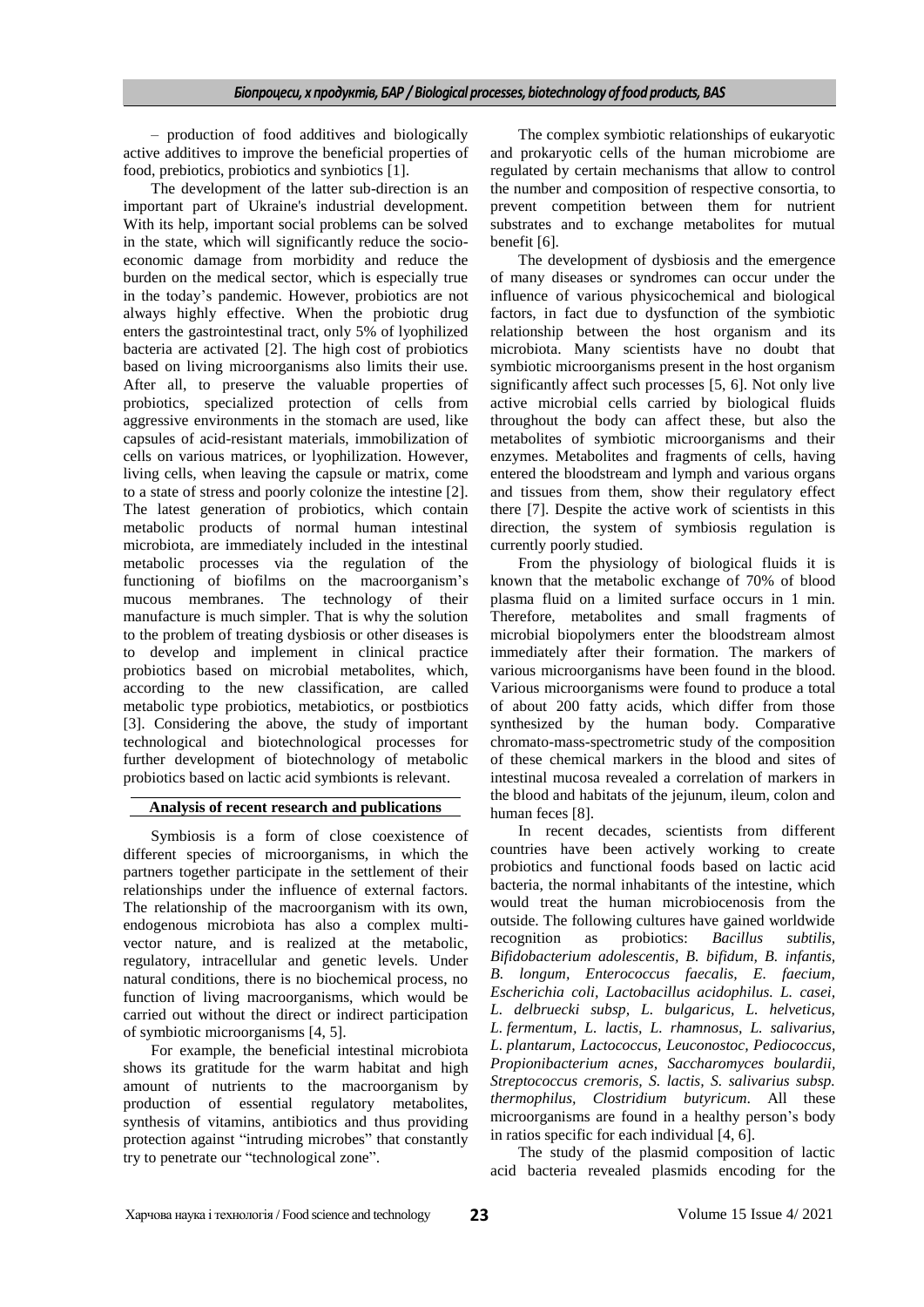transport and metabolism of lactose, sucrose, galactose, mannose, xylose, citrate, proteins, for bacteriocin synthesis and exopolysaccharide production, nisin, antibiotic, ultraviolet and viral resistance [9-11].

Based on these cultures, technologies were developed and a large number of therapeutic and prophylactic treatments and functional food products were created, these were classified according to their composition into monoprobiotics, associated probiotics, multiprobiotics, and synbiotics. It is predicted that in the next few decades, probiotic treatments and products will reduce human consumption of medical chemotherapeutics by more than a third, especially of those used for preventive purposes [4–7].

Unfortunately, the positive effect of probiotics, even with long-term use, is often transient, and moreover, despite the safety of probiotics, supplements and functional foods, people who have long used live probiotic microorganisms have been reported to develop various complications (laccidemia in babies, autoimmune diseases, allergic manifestations, opportunistic infections, dysbiotic conditions etc.). One of the main reasons for the ineffectiveness of probiotics is the alien nature of microorganisms that are part of them, and insufficient consideration of the high species, individual and anatomical specificity of the own (indigenous) microbiota of the patients who are treated with these remedies for microecological disorders. As a result, the strains of microorganisms that exhibit in vitro probiotic activity are not always active in the human body [2].

However, this does not mean we should not help our own microbiota. It is better to use prebiotics and metabiotics instead of probiotics. Since they are not living microorganisms, they do not have the side effects typical of probiotics. They do not compete with our own microbiota for nutrients, but only help it by their regulatory and stimulating effects.

Metabolite probiotics are the probiotics that contain metabolic products of the normal human gut microbiota. They affect the physiological functions and biological reactions of the body both directly by interventing in the metabolic activity of tissue cells of corresponding organs and indirectly by regulating the biofilms on the mucous membranes of the macroorganism. All types of endogenous digestion in the human body (cavity, parietal and membrane) are carried out by their own enzymes and occur in the stomach and upper gastrointestinal tract (GIT). Symbiotic digestion is carried out with the assistance of anaerobic intestinal microbiota and mainly in the ascending parts of the colon [12-14]. This decomposes not only previously undigested food residues (mainly plant fibers), but also other organic compounds. Low molecular weight metabolites are formed as a result of their incomplete oxidation under anaerobic conditions (fermentation). Under normal physiological conditions,

proteolytic and saccharolytic bacteria jointly participate in this process.

Among such metabolites, short-chain volatile fatty acids (SVFA) deserve special attention: acetic, propionic, butyric, isobutyric, valeric, isovaleric, caproic and isocaproic acids. In the human colon, SVFA are represented mainly by acetic, propionic and butyric acids [6].

Recently, the range of enriched fermented dairy products and their analogues containing functional ingredients (plant fiber, minerals, polyunsaturated fatty acids, some oligosaccharides, etc.) has significantly expanded.These components affect not only the process of growing producer microorganisms, but also the accumulation of metabolites that depend on this effect in the cells themselves or in the culture medium [5,8,15].

Pumpkin seed dietary fiber (PSDF) from is a complicated biopolymer plant complex that Ukrainian producers have begun to actively market, often named "fiber". Pumpkin is grown at a large scale and its meal (after squeezing the oil), which contains other components besides the fiber, can be a potential source of the prebiotic component in the cultivation of microorganisms and may have a positive effect on this process. Dietary fiber from pumpkin seeds is a matrix consisting of high molecular weight polysaccharides and lignin, typical of plant cell walls, resistant to human digestive enzymes. As a functional ingredient of food, fiber has a beneficial effect both on individual body systems and the human body as a whole. At the same time, dietary fibers is used as a technological additive that changes the structure and properties of the product. Soluble dietary fibers have the properties of fillers and structurants. During the process of cultivation with lactic acid bacteria individual components may be released from the dietary fibers (e. g., cucurbitin – an anthelmintic substance) and enter the complex of metabolites in the nutrient medium [16,17].

A lot of researchers' attention is attracted by vegetable oils, which have a combined effect on the cytoplasmic membranes of cells, the composition and redox potential of media. Among them, a special place is occupied by amaranth oil. The chemical composition of amaranth oil contains riboflavin (vitamin  $B_2$ ), tocopherol (vitamin E), thiamine (vitamin  $B_1$ ), vitamins D, provitamin A, chlorophyll, choline, fatty acids, steroids, phytosterols, and polyunsaturated fatty acids, which are extremely unique because they contain a balanced complex of omega-3 and omega-6. This allows the use of amaranth oil in the treatment of many diseases. [18-20]. That is why it attracted attention as a source of a complex of biologically active substances used to compare the effects of different types of prebiotics on the process of cultivation of the studied microorganisms.

Management of technological processes of microbial synthesis is based on the regulation of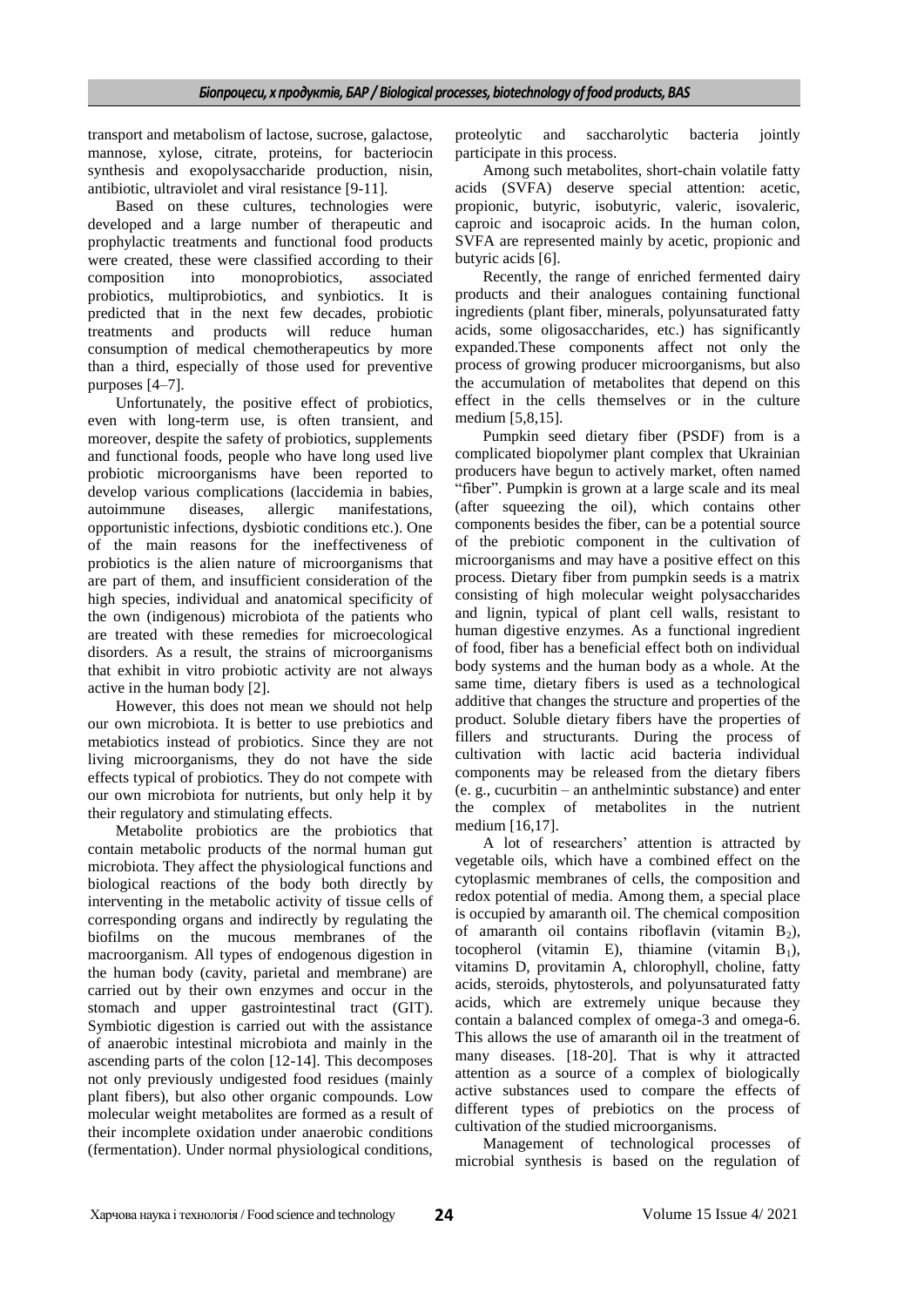biochemical reactions carried out by the producer in specific cultivation conditions and characteristic of the whole process. These include pathways of assimilation of the main carbon and nitrogen-containing components from the environment, synthesis of low molecular weight metabolites, reactions of energy metabolism. Knowledge of the mechanisms of synthesis regulation is necessary not only for the production of enzymes as target products, but also for the synthesis of low molecular weight compounds, such as secondary metabolites. Some of them may be precursors for synthesis of substances required by human organism and nutrients for its own microbiota.

After full completion of the biotechnological cycle, such a preparation may contain not only shortchain fatty acids, antibiotic substances, cucurbitin, fragments of bio-organic molecules that are part of the cell membrane and organelles of lactic acid microorganisms, but also other substances that promote the development of beneficial human microbiota, as they are close to it by their nature.

The **purpose** of this work was to study the technological and biotechnological parameters of lactic acid microorganisms growth important for the development of metabolic probiotic technology and to optimize the nutrient medium involving various prebiotic substances.

To achieve this target, the following **tasks** were planned:

- to select lactic acid symbiotic microorganisms and to optimize the composition of the nutrient medium by adding various prebiotic substances;
- to study the fractional composition of dietary fiber from pumpkin seeds of different manufactures;
- to investigate the adsorption capacity of different fractions of the studied samples of PSDF;
- to study the water retaining capacity (WRC) of PSDF;
- to determine the optimal mass content of PSDF in the cultivation of *Lactobacillus plantarum* and *Lactococcus diacetylactis*;
- to study the dynamics of acidity changes in the culture medium with the optimal mass content of dietary fiber;
- to study the relationship and development of symbiotic microorganisms in the culture medium with dietary fiber.

### **Research materials and methods**

The cultures of *Lactobacillus plantarum* and *Lactococcus diacetylactis* provided by the Museum of Cultures of the Department of Biochemistry, Microbiology and Physiology of Nutrition ONAFT were used in this work..

As dietary fiber, we used the PSDF from three manufacturers: TOV VTF "Farmacom" - with a content of 26.5 g of protein, 9.5 g of fat, 18.2 g of carbohydrates; private enterprise "Richoil" – with a

content of 43.7 g of protein, 9.8 g of fat, 35.3 g of carbohydrates, and Agroselprom (Ukraine, Dnipro) – with a content of 35.3 g of protein, 9.1 g of fat, 34.3 g of carbohydrates.

As a source of lactulose, we used the preparation "Normaze", manufactured by L. Molteni & C. dei F. lli Alitti Societa di Esercizio S. P. A., S. S. 67 (Tosca Romagnola) Localita Granatieri-50018 Scandicci, Italy (lactulose content 10 g in 15 ml of syrup, excipients: citric acid, monohydrate, cream flavor, water).

Amaranth oil used for research was "Amarant korolivsky", cold-pressed, SFG "Olena", 2019 (squalene content 7.5%), TUU 10.4-36553354-001- 2012.

The typical probiotic microorganisms *Lactobacillus plantarum* and *Lactococcus diacetylactis*, were selected as probiotics because they are normal microbiota of the human intestine, have a high colonizing capacity, form mainly lactic acid, have been tested for symbiotic effect at many manufactures of probiotic preparations, and are facultative anaerobes [3,8-14].

PSDF of various manufacturers, lactulose (a classic prebiotic) and amaranth oil were chosen as prebiotics.

As a nutrient medium, we used milk of 0.5% fat "Na zdorovya" manufactured by TOV "Lustdorf" as the most acceptable, organic nutrient medium for selected symbionts.

To obtain starting cultures for laboratory investigations, we used sterile media for lactic acid microorganisms: MRS (agar of de Man J., Rogosa M. and Sharpe M.) and hydrolyzed milk.

To study the WRC of PSDF and compare this trait with others, we used wheat bran of 2020 harvest, obtained from DP Kulindor KHP, and wheat fiber (wheat bran biomodified by hydrolase enzymes), provided by the Department of Biochemistry, Microbiology and Nutrition Physiology.

**Determination of the fractional composition of PSDF.** Studies of the fractional composition were performed on the device "Rozsivok laboratorny RLU-1". A weight portion of PSDF was sifted through a set of sieves: 164, 109, 059, 041, 025, 020, and 016, then the percentage of fraction on each sieve was determined according to the weight of the original sample.

**Determination of adsorption capacity of PSDF.**  Determination of the adsorption capacity of different fractions of PSDF was carried out using a laboratory centrifuge, hydrolyzed milk and a freshly grown culture of symbionts. To do this, 1 ml of starting culture of *Lactobacillus plantarum* was added to 1 ml of hydrolyzed milk. The number of cells was counted using a Goryaev chamber. Then, in three test tubes, 10 ml of hydrolyzed milk, 1 ml of *Lactobacillus plantarum* starting culture and 0.5 g of each fraction of dietary fiber of sample 1 (manufactured by "Richoil") were similarly mixed. After thorough mixing and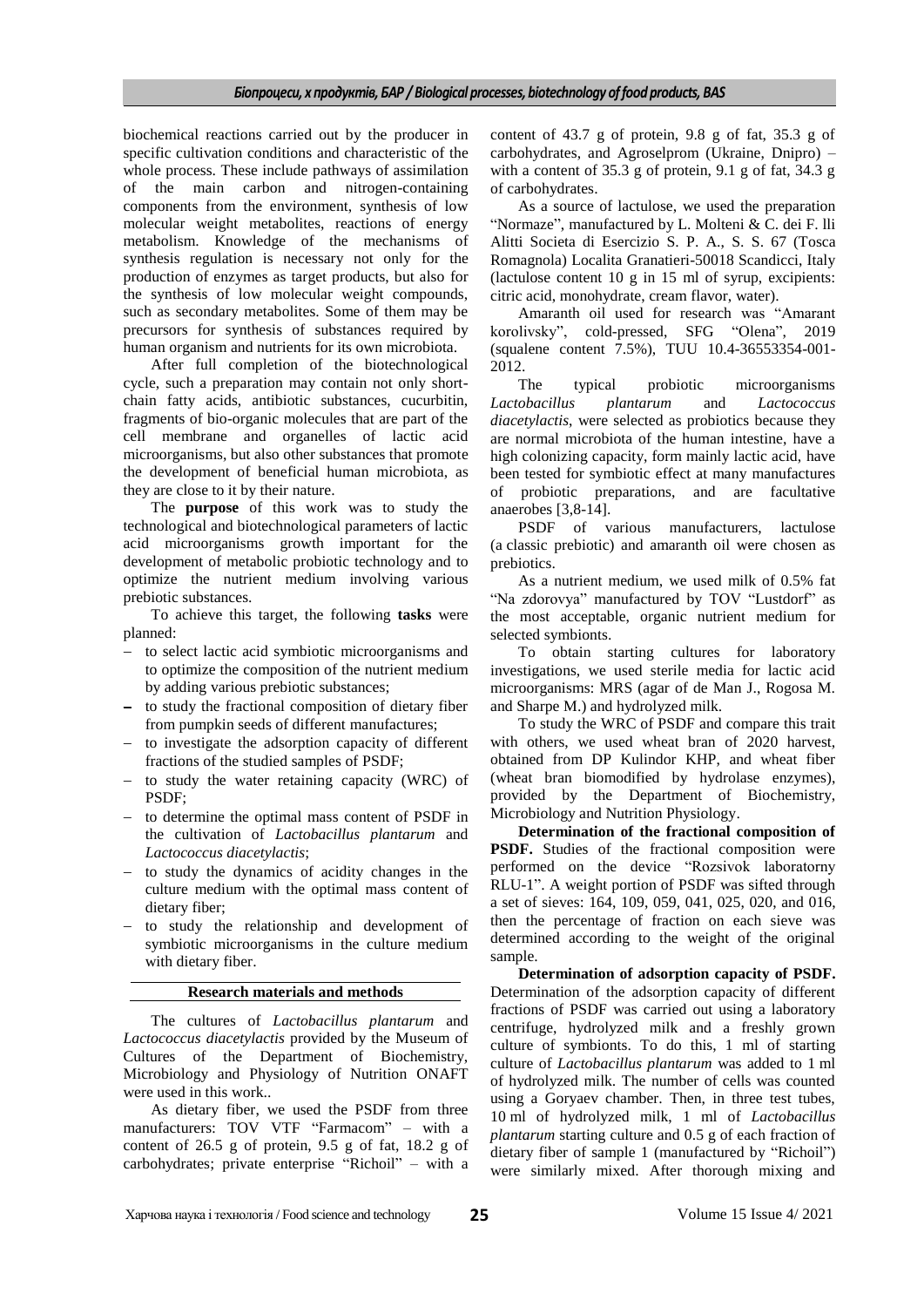centrifugation, cells from the supernatant not adsorbed by the fibers were counted again in the chamber. The adsorption capacity of each fraction was determined by the difference.

**Determination of water retaining capacity (WRC) of PSDF.** A 1 g portion of the test samples was soaked for 24 hours. The solid phase was separated from the liquid by centrifugation at 6000 rpm for 15 min. The supernatant was drained, the tube was placed in a sloped position on filter paper to remove excess moisture and weighed after 10 minutes. WHC was expressed as the amount of water rentained in 1 g of the test sample, and was calculated by the formula 1:

$$
WRC = \frac{c - b}{a},\tag{1}
$$

where *a* is the weight of tested sample, g; *b* is the weight of the test-tube with dry portion, g; *с* is the weight of the test-tube with moist portion.

**Determination of milk acidity**. The acidity of milk is due to the content of lactic acid and phosphoric and lactic salts, proteins etc. Acidity was determined in Turner degrees (a conventional unit corresponding to a mass fraction of 0.1 N NaOH in ml spent to neutralize 100 ml of milk). 10 ml of milk were poured into a 50- 100 ml conical flask, 20 ml of distilled water added, and this was titrated with 0.1 N NaOH solution in the presence of phenolphthalein indicator, until it turned pink. Acidity is an important indicator, which for fresh milk should not be higher than 22°T.

**Determination of numbers of lactobacilli and lactococci.** The number of cells of lactic acid bacteria was counted according to the method described in DSTU 7999:2015 "Food. Methods for determining lactic acid bacteria". The method is based on the ability of thermophilic lactic acid bacteria to grow in skim milk at a temperature of 37±1°C and to form a clot there within 72 hours.

The choice of dilutions for inoculation was made based on the most probable content of these microorganisms in the product. In this work, dilutions were prepared in the conventional way up to  $10^{15}$ . From each of the last three or four dilutions, 1 ml was added to 2 parallel tubes with sterile skim milk and incubated at  $37\pm1\degree$ C for 72 hours. During this time, milk, under the action of lactic acid microorganisms, ferments, forming a clot. A microscopic mount was prepared from the clot, the morphology of microorganisms was studied and the numbers counted in a Goryaev chamber followed by calculation into lg CFU/ml. The fraction of lactobacilli in the test samples was calculated taking into account the number of test tubes with fermented milk and their dilution, according to the table of results depending on the number of clots in test tubes.

The cells were also counted during the growth process in the Goryaev chamber, taking into account the degree of dilution of the selected sample. The number of cells in 1 ml:

$$
x = (\alpha \cdot 4000 \cdot \frac{b}{c}) \cdot 1000,
$$
 (2)

where  $\alpha$  is the number of cells in 5 (or 10) large squares of the grid;

*b* is the dilution of the initial substrate;

*c* is the number of small squares involved in counting.

To count the cells after clot formation, to study the cultural and morphological characteristics of lactic acid bacteria and to establish their probiotic dose, all samples, after a series of dilutions, were also inoculated by pour-plating on cabbage agar and incubated for two days at 37°C.

**Cultivation of microorganisms.** Lactobacilli, in order to determine the adsorption capacity of the fibers, were cultured by pour-plating on sterile MRS medium at 37±1°C for 72 hours. To study the behavior of symbiotic cultures of *Lactobacillus plantarum* and *Lactococcus diacetylactis*, cultivation was performed on milk in heterophase conditions in Erlenmeyer flasks of 250 ml volume at 37±1°C without stirring or aeration. The fibers introduced into each flask at the rate of 0.5 g per 10 ml of milk were pre-sterilized. Cultures of *Lactobacillus plantarum* and *Lactococcus diacetylactis* were applied in a volume of 10% of the total culture medium in equal mass fractions. To determine the mass fraction of fibers, the growth was performed on milk in heterophase conditions in tubes with sterile milk at  $37 \pm 1$ °C without stirring. Additionally, microscopy of isolated colonies was performed to establish morphological features.

**Determination of the optimal mass fraction of PSDF.** A row of test tubes with different mass fractions of introduced fibers from 0.1 to 1.0 g were prepared for the study. 10 ml of milk were added to each of these test tubes. Tubes with milk without the fibers served as a control. All tubes were sterilized in an autoclave. After cooling, a fresh 72-hour culture of *Lactobacillus plantarum* and *Lactococcus diacetylactis* was added to each tube in a volume of 10% of the total volume of the culture medium in equal mass fractions. Cultivation was performed at  $37\pm1^{\circ}$ C. Tubes with different fiber mass fractions and the control were collected every hour and titrated with 0.1 N NaOH solution in the presence of phenolphthalein until turned pink. Simultaneously, the formation of a clot was surveyed. The main part of the research was conducted in the laboratories of the Biochemistry, Microbiology and Physiology of Nutrition Department, some research was performed in the laboratories of Grain Processing technology Department of ONAFT.

### **Results of the research and their discussion**

An important way to create products that provide healthy nutrition (functional products) is to enrich basic products with missing functional ingredients and develop new technologies for obtaining these products. Dietary fiber is today one of the most sought after and most widely used dietary ingredients.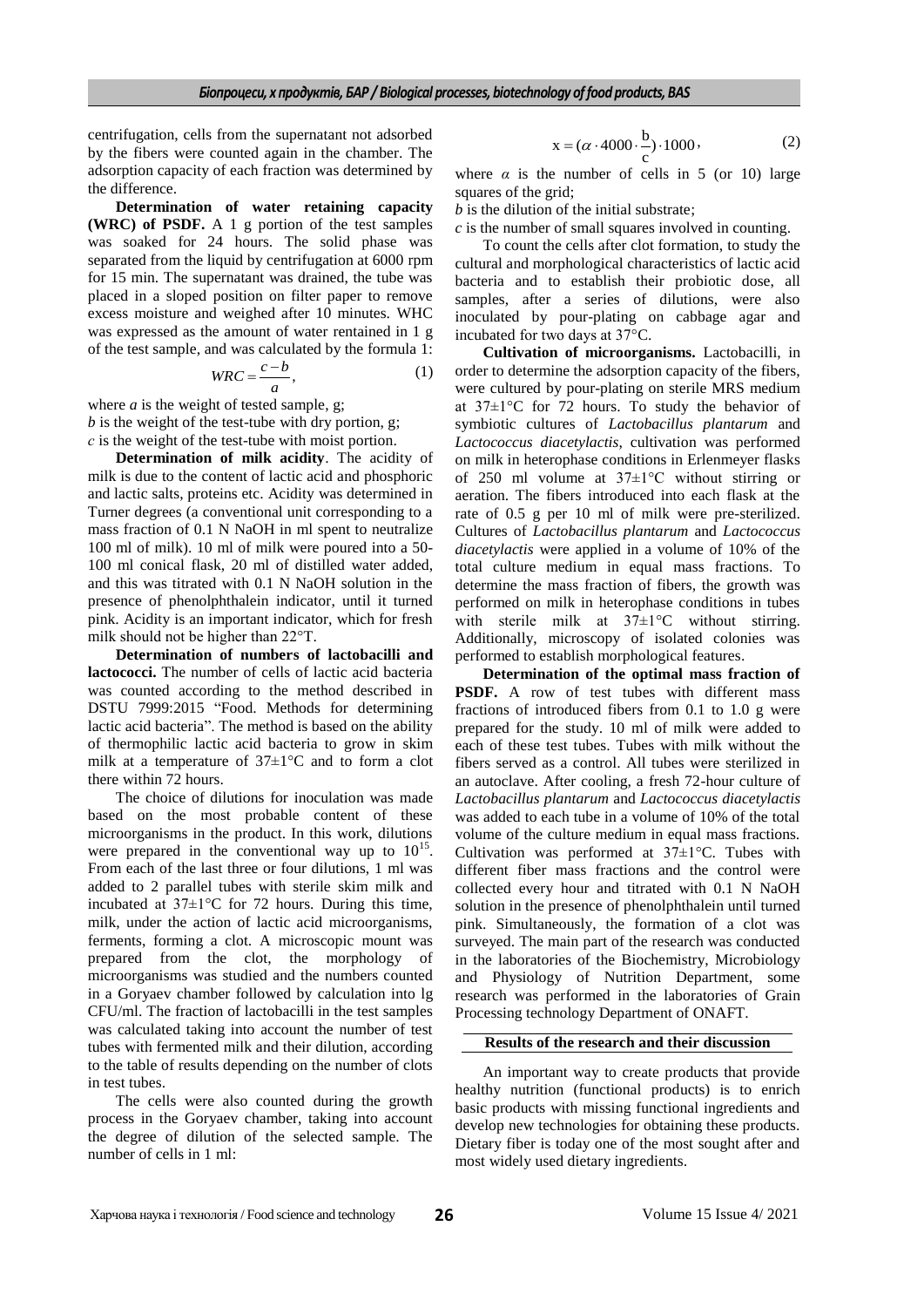### *Біопроцеси, х продуктів, БАР / Biological processes, biotechnology of food products, BAS*

The efficiency of interaction of PSDF in joint cultivation with lactic acid bacteria depends not only on the catalytic activity of lactic acid bacteria and fermentation conditions, but also on the specifics of processed raw materials and technological conditions for target products. The chemical composition of pumpkin fibers we selected from different manufacturers did not vary significantly. The content of proteins in them ranged from 33.8 to 43.7%, carbohydrates from 32.8 to 36.3%, lipids from 9.1 to 9.8% per 100 g of product.

In addition to the main biochemical indicators of raw materials, technological indicators are essential for the further conduct of the biotechnological process. These include bulk density, fractional composition, the possibility of transportation, wettability, etc. Since the particle size of PSDF can significantly affect the choice of technological parameters of the cultivation process and on mass transfer and adsorption processes, the fractional composition of dietary fiber of different manufacturers was studied. The research results are shown in Fig.1.



**Fig. 1. Fractional composition of PSDF from three manufacturers:** *sample* 1 – private manufacture "Richoil"; *sample* 2 – TOV "Agroselprom"; *sample*  $3 - TOV$  "Farmakom".

As a result of research, the fractional composition of PSDF from different manufacturers was found to vary insignificantly. Although in all studied samples there were clearly three fractions with the screening of sieves 059, 044, and 037 of sample 1 (manufacturer  $$ private enterprise "Richoil"), the content of the fraction with the sieve 044 screening was the highest. The yield of the fine fraction with the screening of the sieve 037 was extremely small for all producers, accounting for 3-10%. All three samples by their particle size can be used for cultivation of bacteria with subsequent use for drying the finished product in a spray dryer. That is why the dietary fiber of sample 1 (private company "Richoil") was chosen for further research, as it had the highest yield of medium-sized fraction.

In addition, the PSDF is a potent sorbent. Since the cultivation of lactic acid microorganisms was carried out in the presence of a strong sorbent, its adsorption capacity was previously studied, because a strong sorbent can adsorb the introduced producer culture and inhibit the cultivation process from the beginning. The research results are shown in Fig. 2.

The results showed that the screening of sieve 037 has the greatest adsorption capacity of cells. The smallest was in the screening of sieve 059. Since the yield of these fractions is a total of 20%, they will not significantly affect the adsorption of cells during cultivation.

That is, the fibers can be used without fractionation. However, the fraction of the highest yield (screening of sieve 044) quite actively adsorbs the producer cells (35%). This must be taken into account when cultivating lactic acid bacteria, so the bioreactor for growing lactic acid bacteria in the presence of PSDF must be equipped with a stirring device with a speed of no more than 30 rpm.



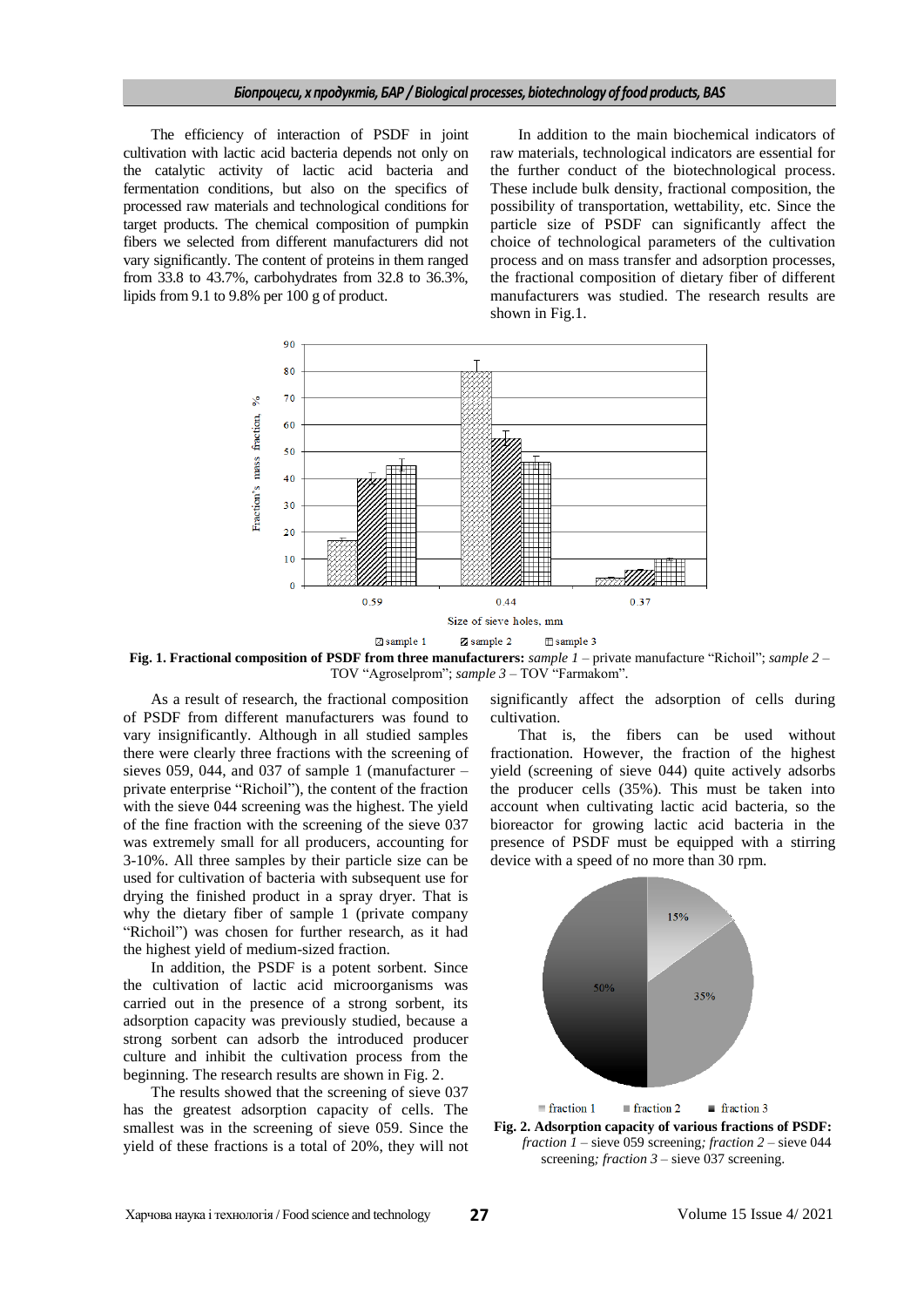**Optimization of mass fraction of PSDF in the process of cultivation of** *Lactobacillus plantarum* **and** *Lactococcus diacetylactis***.** One of the most important characteristics of biopolymer complexes of plants represented by dietary fibers is their WRC. The WRC is due to the affinity of components of plant biopolymer complexes to water and also to their ability to influence the processes of delayed absorption of carbohydrates in the small intestine and to affect the bacterial decomposition of bile salts in the large intestine, which normalizes its peristalsis. On the basis of experimental data the WRC of plant biopolymers was compared (fig. 3).

Moisture absorption occurs first due to adsorption on the surface layer, and then via the distribution throughout the polymer by active diffusion. Biopolymer complexes of plant nature are known to be capable of adsorbing not only water, but also acids that are metabolites. Therefore, it can be stated that the PSDF does not have a high WRC which will not affect both the adsorption of acids (and other biologically active substances) in the intestine and moisture retention during drying of the preparation.

**Determination of mass fraction of PSDF in the process of cultivation of** *Lactobacillus plantarum* **and** *Lactococcus diacetylactis***.** According to the tasks set in this paper, the next step was to optimize the introduction of a mass fraction of prebiotic substance into the nutrient medium and to study the behavior and development of selected symbiotic microorganisms in culture medium in order to obtain a predictable complex of metabolites that can serve as a basis for creation of a metabiotic preparation (Table 1).

According to the results, the process of lactic acid formation in the culture medium is significantly accelerated in the presence of PSDF. After as much as 4.5 hours a uniform non-porous clot was observed in tubes with a mass fraction of fibers of 0.3, 0.5 and 0.7. At the same time, in control tubes the clot was observed after 7 hours. Titration of all tubes after one day showed a significant increase in acidity in samples with a mass fraction of 0.7, and 1.0 g of fibers, reaching 160°T.

Taking into account all the established features of the studied biopolymer complex – the PSDF – and the features of cultivation and active accumulation of acidity, the optimal introduction was the mass fraction of 0.5 g of PSDF per 10 ml of culture medium. The further research was conducted with this mass fraction.



**Fig. 3. Water-retaining capacity of plant raw material:***1* – PSDF, *2* – wheat fibers, *3* – wheat bran.

|                | of Laciobaculus plantarum and Laciococcus alaceiviacus<br>$(n = 3, p \le 0, 93)$ |                                  |                                    |                     |     |     |     |  |  |  |  |  |
|----------------|----------------------------------------------------------------------------------|----------------------------------|------------------------------------|---------------------|-----|-----|-----|--|--|--|--|--|
| $N_2$          | <b>Intervals of taking</b><br>samples, hours                                     | Acidity of dairy, <sup>o</sup> T |                                    |                     |     |     |     |  |  |  |  |  |
|                |                                                                                  |                                  | Mass fraction of PSDF, g per 10 ml | Control (no fibers) |     |     |     |  |  |  |  |  |
|                |                                                                                  | 0.1                              | 0.3                                | 0.5                 | 0.7 |     |     |  |  |  |  |  |
|                |                                                                                  | 22                               | 22                                 | 22                  | 22  | 22  | 22  |  |  |  |  |  |
| 2              |                                                                                  | 27                               | 27                                 | 28                  | 28  | 30  | 25  |  |  |  |  |  |
| 3              |                                                                                  | 40                               | 41                                 | 41                  | 41  | 58  | 32  |  |  |  |  |  |
| $\overline{4}$ |                                                                                  | 50                               | 58                                 | 63                  | 68  | 70  | 38  |  |  |  |  |  |
|                |                                                                                  | 55                               | 72                                 | 100                 | 100 | 110 | 48  |  |  |  |  |  |
| 6              |                                                                                  | 60                               | 82                                 | 102                 | 110 | 112 | 58  |  |  |  |  |  |
| −              |                                                                                  | 65                               | 84                                 | 110                 | 120 | 130 | 60  |  |  |  |  |  |
| 8              | 24                                                                               | 131                              | 136                                | 150                 | 160 | 160 | 118 |  |  |  |  |  |

**Table 1** – **Determination** of mass fraction of PSDF during cultivation<br>tabacillus plantarum and Lastessesus disastylestic  $(n-3, n > 0.95)$ **of** *Lactobacillus plantarum* **and** *Lactococcus diacetylactis* **(***n* **= 3, p ≥ 0,95)**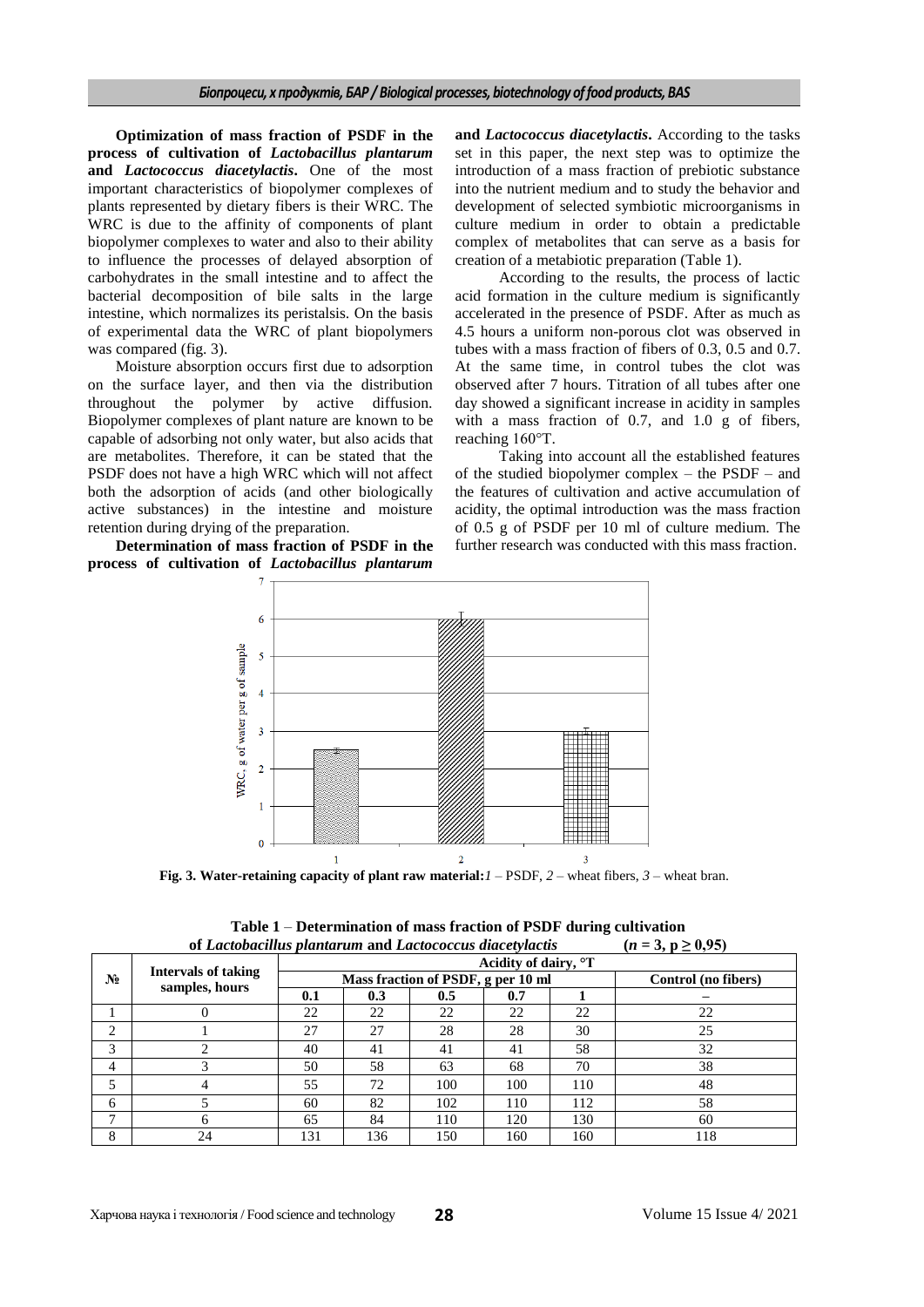**Study of dynamics of acidity in the process of cultivation of** *Lactobacillus plantarum* **and**  *Lactococcus diacetylactis* **in presence of various prebiotics.** PSDF was added to each flask at the rate of 0.5 g per 10 ml of milk, and then pre-sterilized. The prebiotic lactulose and the amaranth oil were added aseptically at the rate of 1 ml per 10 ml of sterile milk. The starting cultures, *Lactobacillus plantarum* and *Lactococcus diacetylactis*, grown in laboratory conditions on MRS medium, were added in the amount of 10% of the total culture medium volume in equal mass fractions. Cultivation of the same lactic acid symbionts without the prebiotics served as the control [20].

In the process of cultivation, the acidity was determined hourly, and every two hours all cells were counted using Goryaev chambers and the cell ratio of cultured microorganisms was determined, because the relationships of major symbiotic cultures in their cultivation are important for biotechnological processes and for obtaining a complex of predicted metabolites. The results of these studies are shown in tables 2 and 3.

As shown by the results represented in table 2, dietary fiber from pumpkin seeds significantly accelerates the accumulation of acids in the culture medium. After 4.5–5.0 hours of cultivation, the appearance of a uniform, non-porous clot was observed, while in other samples it was formed 1.5–2.5 hours later.

**Table** 2 – **Dynamics in acidity during cultivation of lactic acid symbionts (** $n = 3$ **,**  $p \ge 0.95$ **)** 

|                | Acidity $(^{\circ}T)$ and duration of cultivation (hours) |    |    |    |    |    |    |    |    |    |
|----------------|-----------------------------------------------------------|----|----|----|----|----|----|----|----|----|
| <b>Samples</b> |                                                           |    |    |    |    |    |    |    |    |    |
| Amaranth oil   | 21                                                        | 25 | 36 | 36 | 40 | 40 | 45 | 50 | 55 | 60 |
| <b>PSDF</b>    | 21                                                        | 25 | 38 | 40 | 45 | 50 | 58 | 60 | 65 | 70 |
| Lactulose      |                                                           | 25 | 36 | 38 | 44 | 46 | 47 | 50 | 57 | 62 |
| Control        |                                                           | 23 | 24 | 26 | 30 | 35 | 38 | 40 | 25 | 50 |

**Table 3 – Changes in ratios of** *Lactobacillus plantarum* **and** *Lactococcus diacetylactis* **cells during cultivation with various prebiotics**  $(n = 3, p \ge 0.95)$ 

|                | o<br>Number of cells and duration of cultivation (hours) |                      |                     |                                 |                    |                      |                 |                      |  |  |
|----------------|----------------------------------------------------------|----------------------|---------------------|---------------------------------|--------------------|----------------------|-----------------|----------------------|--|--|
|                | $\mathbf{2}$                                             |                      | 4                   |                                 | 6                  |                      | 8               |                      |  |  |
| <b>Samples</b> | planarum<br>Ľ.                                           | diacetilactis<br>Lc. | nm.<br>planar<br>Ľ. | diacetilactis<br>$\mathcal{L}.$ | $p$ lantarum<br>Ľ. | diacetilactis<br>Lc. | plantarum<br>L. | diacetilactis<br>Lc. |  |  |
| Amaranth oil   | $3.10^{2}$                                               | $1.10^{2}$           | $4.10^{3}$          | $2.10^2$                        | $5.10^{5}$         | $2.10^2$             | $14.10^{6}$     | $3.10^{2}$           |  |  |
| <b>PSDF</b>    | $1.10^{2}$                                               | $5.10^{2}$           | $2.10^{2}$          | $9.10^{4}$                      | $2.10^2$           | $7.10^{6}$           | $2.10^2$        | $7.10^{6}$           |  |  |
| Lactulose      | $4.10^{2}$                                               | $2.10^2$             | $4.10^{3}$          | $2.10^2$                        | $5.10^{5}$         | $11 \cdot 10^2$      | $7.10^{6}$      | $12.10^2$            |  |  |
| Control        | $2.10^{2}$                                               | $1.10^{2}$           | $3.10^{2}$          | $2.10^2$                        | $4.10^{3}$         | $2.10^2$             | $6.10^{3}$      | $3.10^{2}$           |  |  |

According to these results, a conclusion can be made that the relationship of symbionts depends significantly on the prebiotic component of the medium. For example, in the presence of pumpkin seed fibers, the predominant culture was *Lactococcus diacetylactis*. At the eighth hour of cultivation of symbionts, the number of cells of this microorganism in the culture medium was 3.5 times higher than of others. The environment with amaranth oil was dominated by the culture of *Lactobacillus plantarum*. *Lactobacillus plantarum* dominated also in the environment without the prebiotics. Microscopy of the studied samples showed a normal physiological state of lactobacilli and lactococci.

## **Conclusions**

1. The fractional composition of dietary fiber from pumpkin seeds was studied for products of of TOV VTF "Farmacom", private enterprise "Richoil" and Agroselprom (Ukraine, Dnipro). In all studied samples, there were three distinct fractions with sieve 059, 044, and 037 screenings. In sample 1 (private enterprise "Richoil") the content of the fraction with the screening of sieve 044 was the highest and amounted to 80%. The yield of the fine fraction with the screening of sieve 037 was extremely small for all manfacturers at an amount of 3-10%. All three samples by their particle size can be used for the cultivation of bacteria followed by the use of a spray dryer.

2. The adsorption capacity of food biopolymer complexes from pumpkin seeds has been studied. It was established that the fibers can be used without fractionation. However, the most important fraction (screening of the sieve 044) fraction quite actively sorbs the cells of the producer microorganism – by 35%. This must be taken into account when culturing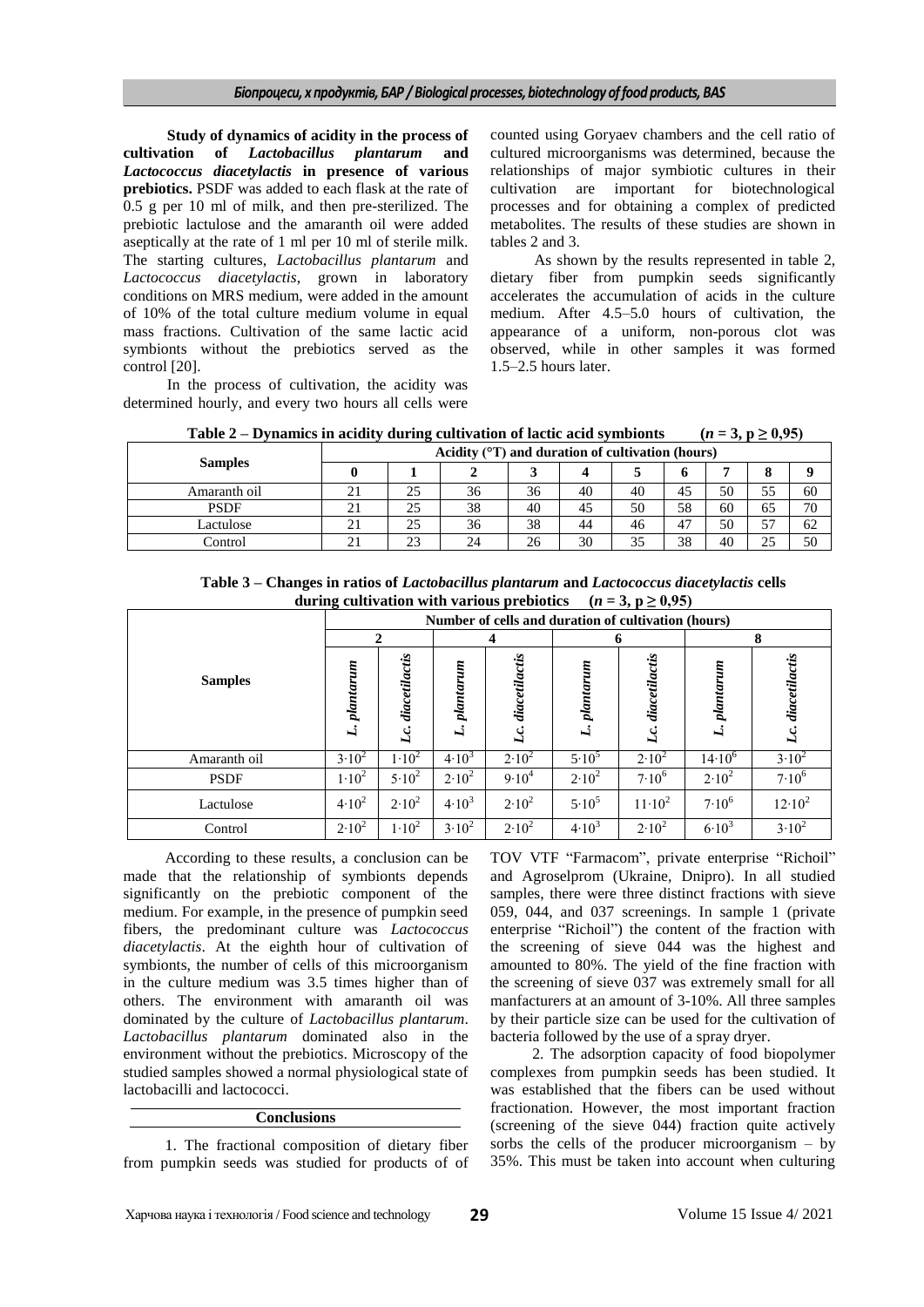lactic acid bacteria in industrial conditions, so the bioreactor must be equipped with a low-speed mixing device.

3. The water retaining capacity of biopolymers of plant nature has been studied. For dietary fiber from pumpkin seeds, the WRC was found to be 2.5 g of water per g of sample. The dietary fibers from pumpkin seeds were proven to not have a high water absorption capacity, which will not affect the absorption of short-chain acids and other soluble biologically active substances in the intestine and will positively affect the drying process during the dry preparation of the metabiotic.

4. The influence of mass fraction of dietary fiber from pumpkin seeds on the traits of cultivation and on active accumulation of acidity has been studied. Mass fractions of dietary fiber 0.7 g and 1.0 g dramatically increase the acidity in the culture medium, and after a day of storage cause the phenomenon of syneresis. The mass fraction of 0.5 g of dietary fiber from pumpkin seeds per 10 ml of culture medium was shown to be optimal.

5. The dynamics of acid accumulation in the process of cultivation with different prebiotics has been studied. As a result of research, all substances – prebiotics used by us – were found to have accelerated the fermentation of milk by selected cultures of symbionts. The fastest clot formation was observed in the sample with dietary fiber from pumpkin seeds – it took 4.0–4.5 h, which indicated a significant effect of PSDF on β-galactosidase activity of symbiotic microorganisms and on their accelerated production of acids.

6. In the presence of dietary fiber from pumpkin seeds, the dominant culture was found to be *Lactococcus diacetylactis*. When cultivated in the presence of lactulose and amaranth oil, *Lactobacillus plantarum* dominated. As a result of cultivation of selected symbionts in the presence of pumpkin seed fibers, in the finished product we obtain a predictable complex of metabolites, most of which will be produced by the predominant culture of *Lactococcus diacetylactis* (lactic, acetic, and propionic acids, aromatic substances, bacteriocins).

#### **References:**

- 1. Vid choho zalezhyt promyslova mohutnist Ukrainy? Vsomu svii chas, abo biotekhnolohii Ukrainske yurydychne tovarystvo [Internet]. Justice.org.ua. 2014 [cited 8 December 2021]. Available from: [http://justice.org.ua/politika-i-pravo-podiji-fakti-komentari/vid-chogo](http://justice.org.ua/politika-i-pravo-podiji-fakti-komentari/vid-chogo-zalezhit-promislova-mogutnist-ukrajini-vsomu-svij-chas-abo-biotekhnologiji)[zalezhit-promislova-mogutnist-ukrajini-vsomu-svij-chas-abo-biotekhnologiji](http://justice.org.ua/politika-i-pravo-podiji-fakti-komentari/vid-chogo-zalezhit-promislova-mogutnist-ukrajini-vsomu-svij-chas-abo-biotekhnologiji)
- 2. Zmora N, Zilberman-Schapira G, Suez J, Mor U, et al. Personalized gut mucosal colonization resistance to empiric probiotics is associated with unique host and microbiome feature. Cell. 2018;174(6):1388–1405[. https://doi.org/10.1016/j.cell.2018.08.041](https://doi.org/10.1016/j.cell.2018.08.041)
- 3. Starovoitova SO, Skrotska OI, Penchuk YuM, Pyroh TP. Tekhnolohiia probiotykiv: pidruchnyk. K.: NUKhT: 2012.
- 4. Shenderov BA, Tkachenko EY, Lazebnyk LB. i dr. Metabyotyky novaia tekhnolohyia profylaktyky v lechenyia zabolevanyi, sviazannikh s mykroekolohycheskymy narushenyiamy v orhanyzme cheloveka. Eksperymentalnaia I klynycheskaia hastroenterolohyia. 2018;151(3):83–92.
- 5. Ardatskaya MD. Probiotiki, prebiotiki i metabiotiki v korrekcii-mikroehkologicheskikh narushenij kishechnika. Meditsinskiy sovet. 2015;(13):94–99.
- 6. Shenderov BA. Misheni i effekty korotkocepochechnyh zhirnyh kislot. Sovremennaja medicinskaja nauka. 2013;1–2:21–50.
- 7. Teng Ma, Hao Jin, Lai-Yu Kwok et al. Probiotic consumption relieved human stress and anxiety symptoms possibly via modulating the neuroactive potential of the gut microbiota. Neurobiology of Stress. 2021;14:100294. <https://doi.org/10.1016/j.ynstr.2021.100294>
- 8. Verbeke KA, Boobis AR, Chiodini A, Edwards CA, et al. Towards microbial fermentation metabolites as markers for health benefits of prebiotics. Nut Res Rev 2015;28(1):42–66. <https://doi.org/10.1017/S0954422415000037>
- 9. Zandanova TN, Gogoleva PA, Myryanova TP, Ivanova K.V. Probyotycheskye svoistva kyslomolochnіkh produktov heterofermentatyvnoho brozhenyia. Vestnyk VHUYT. 2019;81(3):118–122. DOI:<http://doi.org/10.20914/2310-1202-2019-3-118-122>
- 10. Pitsillides L, Pellino G, Tekkis P, Kontovounisios C. The effect of perioperative administration of probiotics on colorectal cancer surgery outcomes. Nutrients 2021;13(5).<https://doi.org/10.3390/nu13051451>
- 11. Gu S, Chen Y, Wu Z, Chen Y, Gao H, Lv L, et al. Alterations of the gut microbiota in patients with coronavirus disease 2019 or H1N1 influenza. Clin Infect Dis 2020;71(10):2669–2678[. https://doi.org/10.1093/cid/ciaa709.](https://doi.org/10.1093/cid/ciaa709.)
- 12. Sundararaman A, Ray M, Ravindra PV, Halami PM. Role of probiotics to combat viral infections with emphasis on COVID-19. Appl Microbiol Biotechnol 2020;104(19):8089–8104.<https://doi.org/10.1007/s00253-020-10832-4>
- 13. Villapol S. Gastrointestinal symptoms associated with COVID-19: impact on the gut microbiome. Transl Res 2020;226:57–69. <https://doi.org/11.1016/j.trsl.2020.08.004.>
- 14. Shinde T, Hansbro PM, Sohal SS, Dingle P, Eri R, Stanley R. Microbiota modulating nutritional approaches to countering the effects of viral respiratory infections including SARS-CoV-2 through promoting metabolic and immune fitness with probiotics and plant bioactives. Microorg 2020;8(6):1–21.<https://doi.org/10.3390/microorganisms8060921>
- 15. Dotto JM, Chacha JS. The potential of pumpkin seeds as a functional food ingredient: A review. Science African. 2020;10:1–14. <https://doi.org/10.1016/j.sciaf.2020.e00575>
- 16. Rubel MA, Abbas A, Taylor LJ, et al. Lifestyle and the presence of helminths is associated with gut microbiome composition in Cameroonians. Genome Biol. 2020;21(1). <https://doi.org/10.1186/s13059-020-02020-4>
- 17. Emelyanova N, Kurnosova O, Arisov M, et al. Fytopreparatы s antyhelmyntnыm deistvyem. Myf yly realnost. Rossyiskyi parazytolohycheskyi zhurnal. 2019 12;13(3):82–87.<https://doi.org/10.31016/1998-8435-2019-13-3-82-87>
- 18. Chulak LD, Zadorozhny VG, Chulak YuL, Chulak OL, Tatarina OV. Ultrasonic estraction of amarant oils. Journal of Education, Нealth and Sport. 2018:8 (8):1223–1232[. https://doi.org/ 10.5281/zenodo.1465021](https://doi.org/%2010.5281/zenodo.1465021)
- 19. Bozorov SS, Berdiev NS, Ishimov UJ, Olimjonov SS, Ziyavitdinov JF, Asrorov AM, Salikhov SI. Chemical composition and biological activity of seed oil of amaranth varieties. Nova Biotechnologica et Chimica. 2018;17(1):66–73[. https://doi.org/10.2478/nbec-2018-0007](https://doi.org/10.2478/nbec-2018-0007)
- 20. Kylymenchuk O, Okhotska M, Yevdokymova H. Biotekhnolohichni aspekty otrymannia kyslomolochnoho produktu funktsionalnoho pryznachennia. Kharchova nauka ta tekhnolohiia. 2016;9(3):14-18.